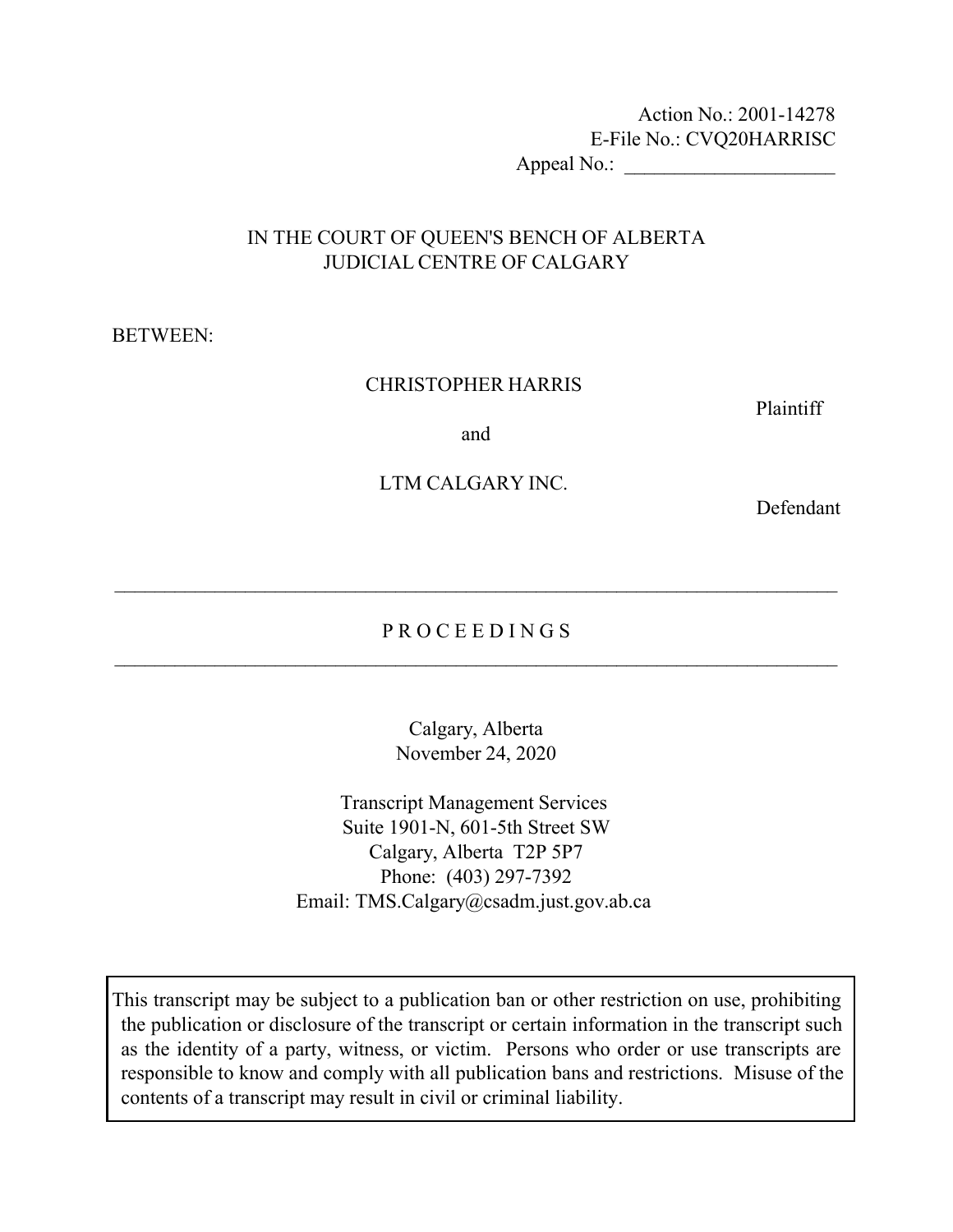# TABLE OF CONTENTS

| Description                       | Page                     |
|-----------------------------------|--------------------------|
| November 24, 2010                 | <b>Afternoon Session</b> |
| Reasons for Judgment              |                          |
| Submissions by Mr. Hawkes (Costs) |                          |
| Submissions by Ms. Layton (Costs) | 4                        |
| Ruling (Costs)                    | 4                        |
| Certificate of Record             | 6                        |
| Certificate of Transcript         |                          |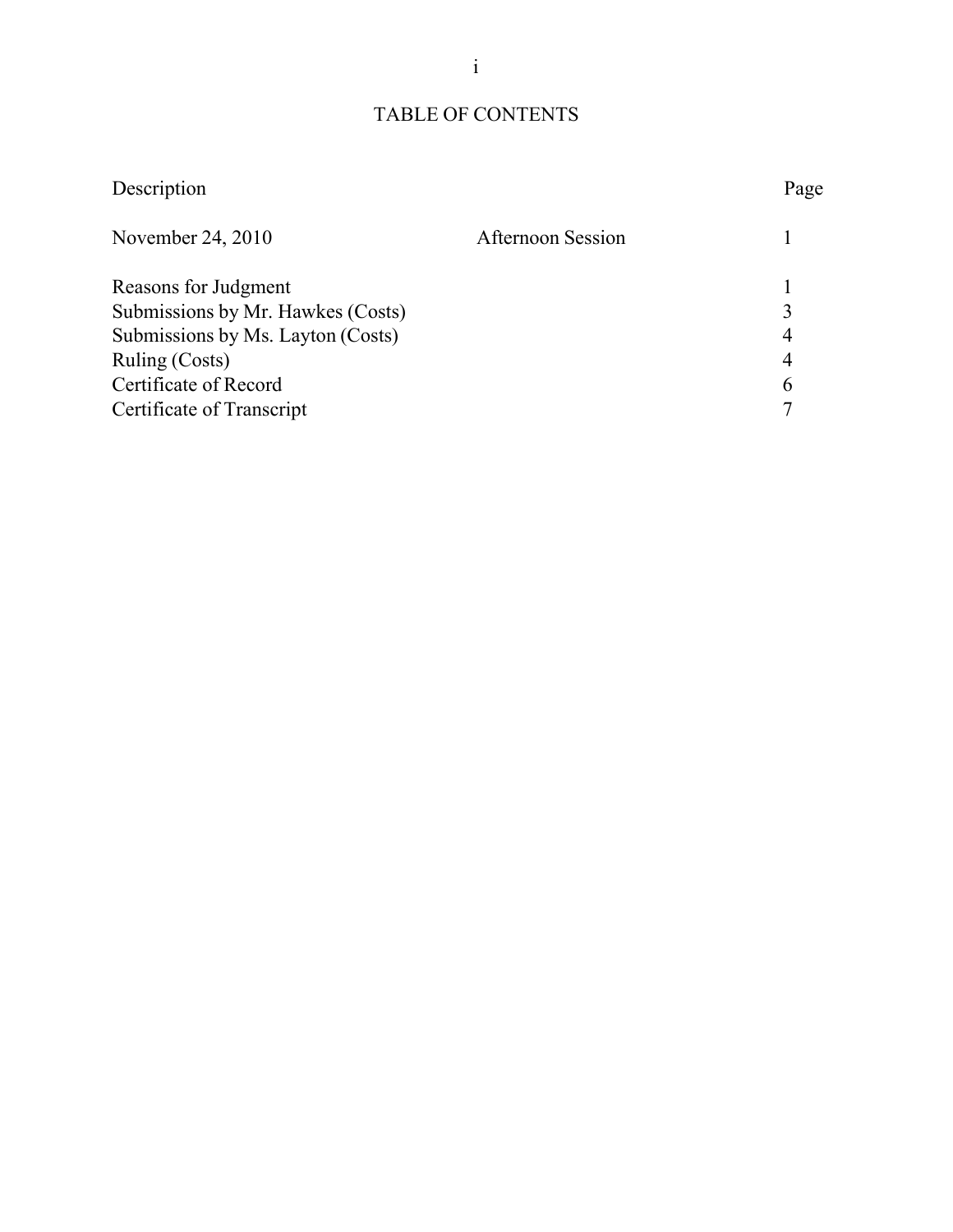| Proceedings taken in the Court of Queen's Bench of Alberta, Courthouse, Calgary, Alberta<br>1<br>$\overline{2}$ |                                                                                                                                                                                                                                                                                                                                                                                                                                  |                                                                                                                                                                                                                                                                                                                                                                                                                                                                                                                                                                                                                                                                   |  |
|-----------------------------------------------------------------------------------------------------------------|----------------------------------------------------------------------------------------------------------------------------------------------------------------------------------------------------------------------------------------------------------------------------------------------------------------------------------------------------------------------------------------------------------------------------------|-------------------------------------------------------------------------------------------------------------------------------------------------------------------------------------------------------------------------------------------------------------------------------------------------------------------------------------------------------------------------------------------------------------------------------------------------------------------------------------------------------------------------------------------------------------------------------------------------------------------------------------------------------------------|--|
| 3<br>4<br>5                                                                                                     | November 24, 2010                                                                                                                                                                                                                                                                                                                                                                                                                | <b>Afternoon Session</b>                                                                                                                                                                                                                                                                                                                                                                                                                                                                                                                                                                                                                                          |  |
| 6<br>7                                                                                                          | The Honourable Mr. Justice Neufeld                                                                                                                                                                                                                                                                                                                                                                                               | Court of Queen's Bench of Alberta                                                                                                                                                                                                                                                                                                                                                                                                                                                                                                                                                                                                                                 |  |
| 8<br>9<br>10<br>11<br>12                                                                                        | R.J. Hawkes (remote appearance)<br>S. Bernamoff (remote appearance)<br>T. Layton (remote appearance)<br>E. Walsh                                                                                                                                                                                                                                                                                                                 | For Christopher Harris<br>For Christopher Harris<br>For LTM Calgary Inc.<br><b>Court Clerk</b>                                                                                                                                                                                                                                                                                                                                                                                                                                                                                                                                                                    |  |
| 13<br>14                                                                                                        | <b>Reasons for Judgment</b>                                                                                                                                                                                                                                                                                                                                                                                                      |                                                                                                                                                                                                                                                                                                                                                                                                                                                                                                                                                                                                                                                                   |  |
| 15<br>16<br>17<br>18<br>19                                                                                      | THE COURT:<br>perhaps occasional, perhaps more regular, of recruits.                                                                                                                                                                                                                                                                                                                                                             | Constable Christopher Harris is a member in<br>good standing of the Calgary Police Service. Among his duties is apparently the training,                                                                                                                                                                                                                                                                                                                                                                                                                                                                                                                          |  |
| 20<br>21<br>22<br>23<br>24                                                                                      | On July 30th, 2016, he had occasion to observe the arrest of Mr. Clayton Prince by three<br>fellow Calgary Police Service officers. Constable Harris was not directly involved in that<br>arrest. While observing the arrest, he was accompanied by a police recruit who was in<br>training.                                                                                                                                     |                                                                                                                                                                                                                                                                                                                                                                                                                                                                                                                                                                                                                                                                   |  |
| 25<br>26<br>27<br>28                                                                                            | The arrest of Mr. Prince resulted in the arrest of the three officers and a trial in which one<br>of them was convicted of assault in association with the arrest, while the other two were<br>acquitted.                                                                                                                                                                                                                        |                                                                                                                                                                                                                                                                                                                                                                                                                                                                                                                                                                                                                                                                   |  |
| 29<br>30<br>31<br>32<br>33                                                                                      | Approximately one week ago, Constable Harris became aware that he appears in what has<br>been coined as a social justice film produced by the respondent, LTM Calgary Inc. The<br>film is over 90 minutes in length; 29 seconds of it contain an audio that was taken from<br>Constable Harris' body cam, as I understand it. It is not particularly clear due to the<br>presence of street noise and other environment factors. |                                                                                                                                                                                                                                                                                                                                                                                                                                                                                                                                                                                                                                                                   |  |
| 34<br>35<br>36<br>37<br>38<br>39<br>40<br>41                                                                    |                                                                                                                                                                                                                                                                                                                                                                                                                                  | In producing its film, LTM inserted what it has referred to as subtitles, could also be<br>referred to as captioning, which allow the viewer of the film to better understand what is<br>being said not only in respect of this exchange, but others, as I understand it. The<br>captioning had Constable Harris stating to the recruit, in part, that what she just saw "did<br>not happen". Constable Harris says that the captioning was, in that regard, inaccurate and<br>that what he actually told the recruit was what you saw here "should not happen". He<br>says that this is an important difference, because one could take from the phrase "did not |  |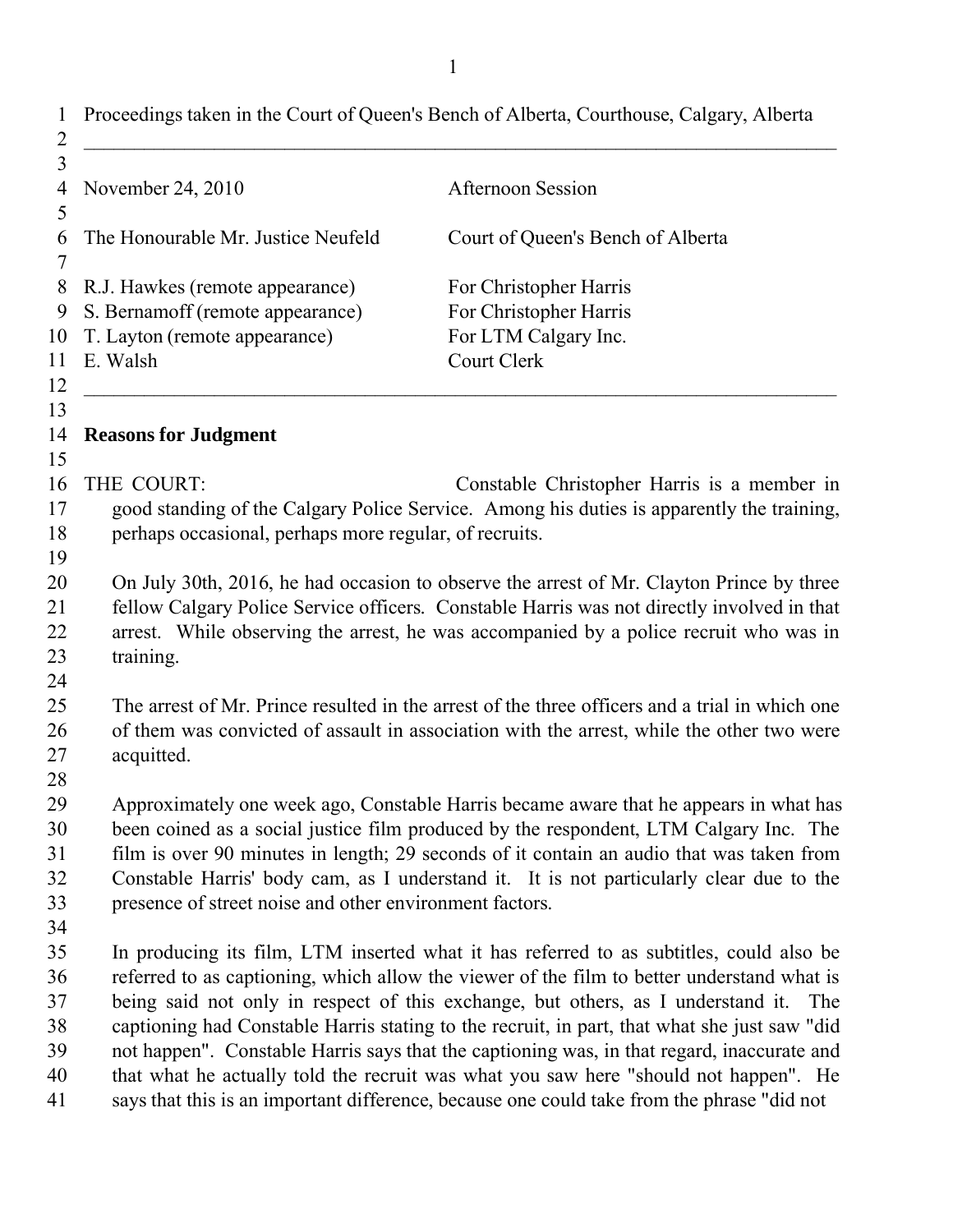| $\mathbf{1}$<br>$\boldsymbol{2}$ | happen" an intent for them both to be participating in some form of coverup.                 |
|----------------------------------|----------------------------------------------------------------------------------------------|
| $\overline{3}$                   | I think it is important to use the entire transcript excerpt at this point and, again, taken |
| $\overline{4}$                   | from the captioning. According to his affidavit, Constable Harris says what was actually     |
| 5                                | said was as follows: (as read)                                                               |
| 6                                |                                                                                              |
| $\tau$                           | All right.<br>Now, what you saw here<br>should not<br>happen.                                |
| $\, 8$                           |                                                                                              |
| 9                                | And then the recruit says: (as read)                                                         |
| 10                               |                                                                                              |
| 11                               | That's<br>policy.<br>Yeah,<br>$\mathbf I$<br>know                                            |
| 12                               |                                                                                              |
| 13                               | Constable Harris says: (as read)                                                             |
| 14                               |                                                                                              |
| 15                               | decide<br>Guys<br>dispense<br>justice.<br>to<br>street<br>some                               |
| 16                               |                                                                                              |
| 17                               | Recruit says: (as read)                                                                      |
| 18                               |                                                                                              |
| 19                               | Yeah.                                                                                        |
| 20                               |                                                                                              |
| 21                               | Constable Harris says: (as read)                                                             |
| 22                               |                                                                                              |
| 23                               | If that guy in the white van was videotaping us, this would not do very                      |
| 24                               | well, because buddy is surrendering. He gets down on the ground and                          |
| 25                               | whole<br>bunch<br>fed<br>of<br>cheap<br>shots<br>he<br>gets<br>a                             |
| 26<br>27                         | As I said, in the film the phrase "should not happen" was captioned as saying "did not       |
| 28                               | happen".                                                                                     |
| 29                               |                                                                                              |
| 30                               | Constable Harris has commenced an action for defamation. He now seeks an interim             |
| 31                               | injunction requiring the filmmaker respondent to insert accurate captioning. He rejects      |
| 32                               | the respondent's offer made prior to this hearing and also during it to remove the           |
| 33                               | captioning all together so as to leave the viewer of the film to her or his own devices to   |
| 34                               | hear what was said, and to blur his image.                                                   |
| 35                               |                                                                                              |
| 36                               | The respondent opposes the application. It maintains that this is not a case in which it is  |
| 37                               | clear that the words used in the audio are inaccurate, much less defamatory, and that the    |
| 38                               | applicant has failed to provide evidence of irreparable harm as is required in order to      |
| 39                               | obtain an interim injunction. It says that it intends to mount a defence to the action,      |
| 40                               | including denying that the captioning was inaccurate and that there is present here          |
| 41                               | defamation by innuendo if it was, indeed, inaccurate, among other things.                    |
|                                  |                                                                                              |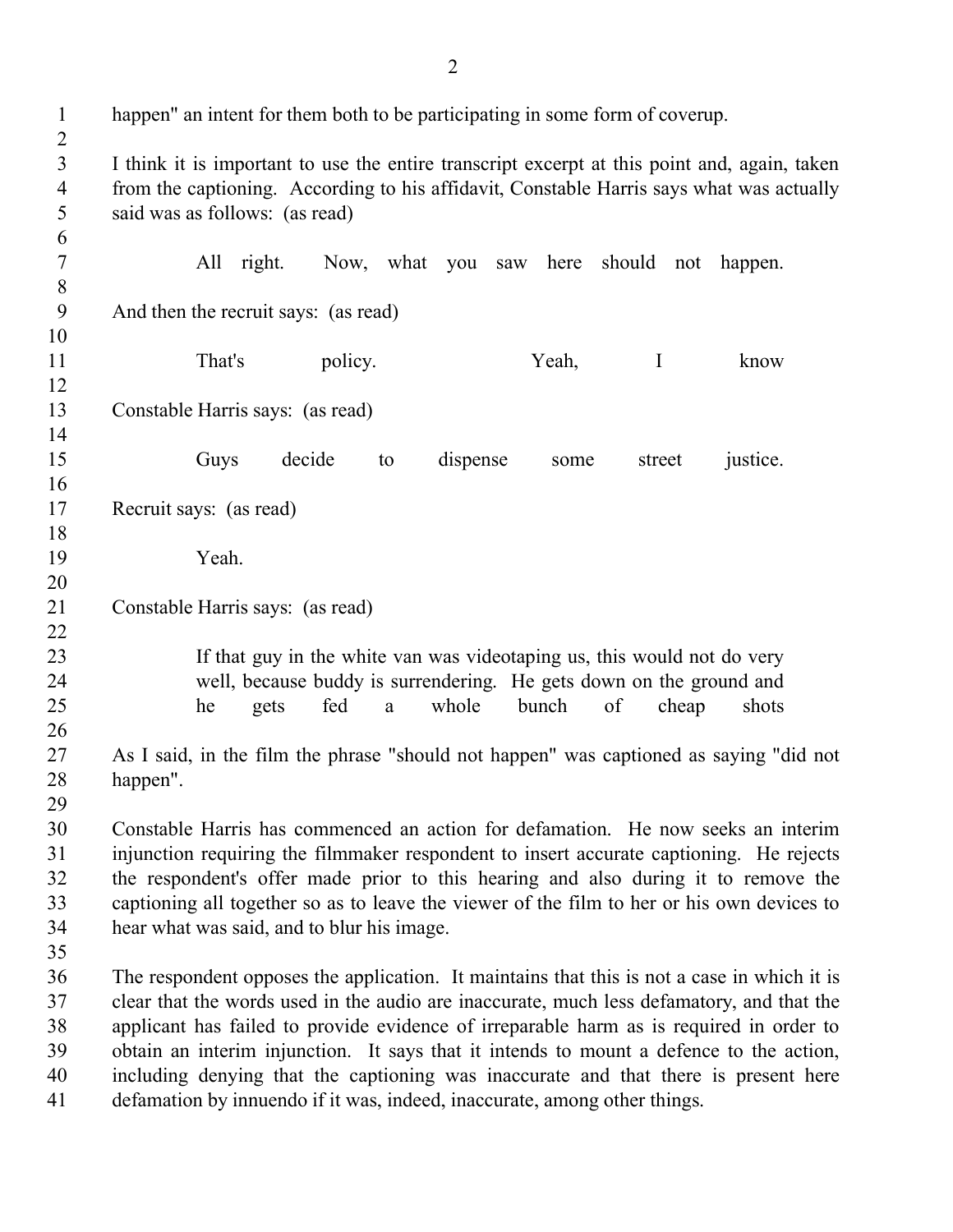1 2 3 4 I agree with the respondent that with the changes now made to the film, injunctive relief cannot be granted. Even if the wording used originally in the captioning was inaccurate, which in my view it was, it cannot be said that defence are not nonetheless available to the respondent moving forward.

5

6 7 8 9 10 11 12 Having listened to the CPS recording that was provided to the Court in the constable's supplementary affidavit, it was clear to me that Constable Harris used the phrase "this should not happen", as opposed to "this did not happen". Mr. Hawkes indicated that he would like some determination from the Court to that effect in bringing this application and I can say that based on the evidence currently before the Court, that certainly appears to me to be the case. Nevertheless, it is open to question and is open to fair comment what the constable meant by that phrase.

13

22

14 15 16 17 18 19 20 21 At trial, I am sure that this would be explored in more detail. Suffice it to say that it is unclear to me whether the officer was concerned about the display of excessive violence and the crime that was included within it potentially, or was concerned about the possibility that the event could be exposed by someone in the notional white van that was referred to in the exchange, for training purposes. I make no finding in that regard. I simply mention that because while I would expect and would certainly hope that the former is the case, that might be a live issue for determination at trial and is not one for me to decide today.

23 24 25 26 27 28 29 30 31 32 I am also not satisfied that the applicant has met the test of showing that there would be irreparable harm associated with having the film displayed in the manner in which LTM now proposes to show it. They have removed what I consider to be inaccurate captioning. Again, that is a matter that could well be a live issue at trial, and that is based on my own review of the evidence here. They have also blurred the constable's image. So they have taken some steps in that regard, but as noted by counsel for the respondent, it is incumbent on the applicant to come with substantive evidence in respect of irreparable harm as opposed to simply expressing the concern that he is being subjected to irreparable harm, even though those concerns in the circumstances here may well be well-founded, given the environment in which we live.

33

34 35 36 37 So with that I am not prepared to issue an interim injunction on the terms sought. I do note that this decision is based on the changes that have been made to the film and counsel's representation and assurance that those changes will be reflected not only in the film that is being showed in public, but those posted on the internet as early as tomorrow.

- 39 Mr. Hawkes, anything further or --
- 40

38

41 **Submissions by Mr. Hawkes (Costs)**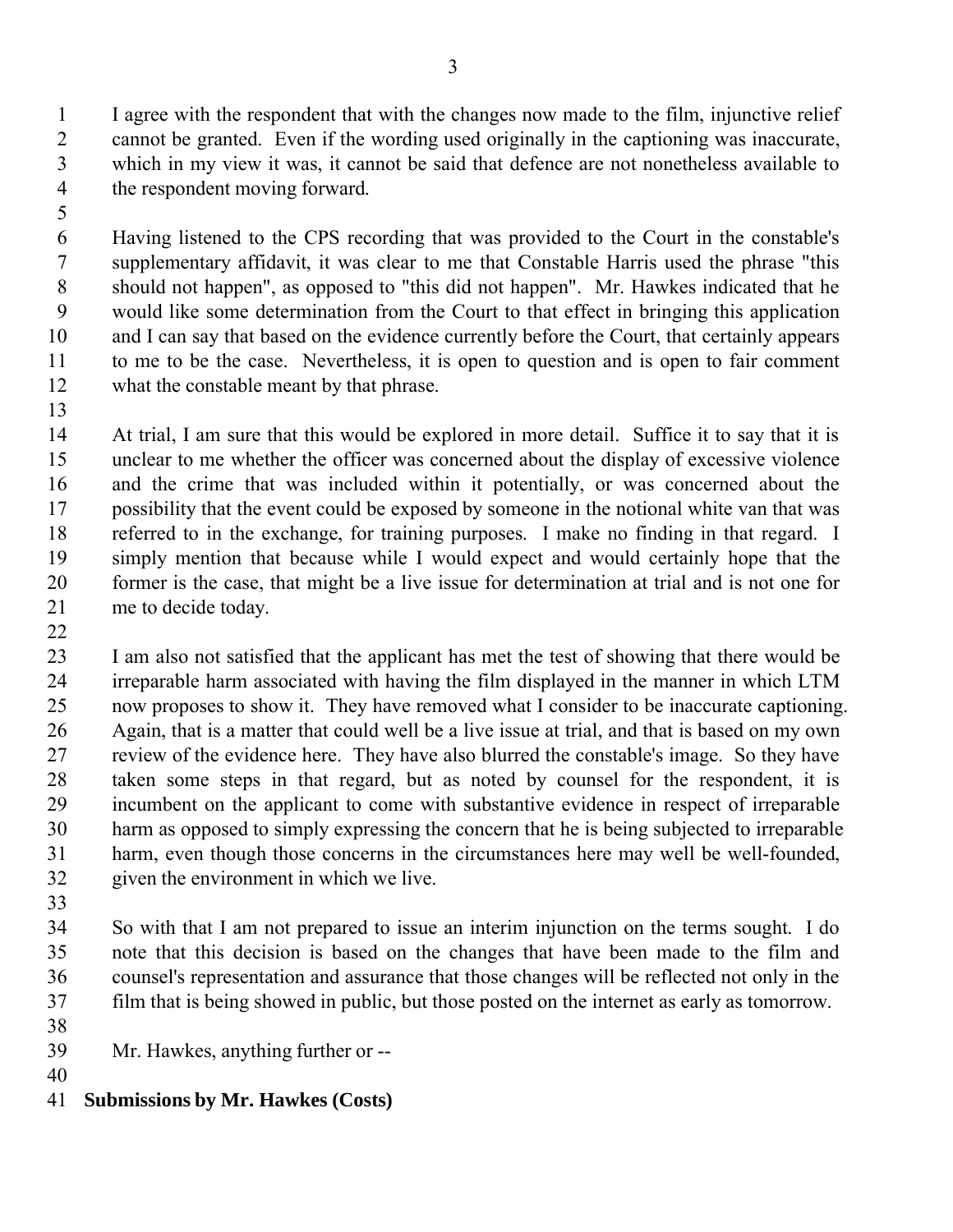1 2 3 4 5 6 7 8 9 10 11 12 13 14 15 16 17 18 MS. LAYTON: 19 20 21 22 23 24 25 26 27 28 29 30 31 32 33 34 35 36 37 38 39 40 41 MR. HAWKES: Yes, My Lord, I'd like to address costs. THE COURT: Yes? MR. HAWKES: Of course, ordinarily costs follow the event. In this unique situation, I would point out that long after we had brought the excerpt to the respondent's attention, it remained online in the old form and was just changed yesterday. We were informed of that overnight. And I would suggest that this be an appropriate situation where costs be in the cause of the broader action where the judge, after making the determinations my friend says need to be made, can determine who should be paying costs of today's appearance. THE COURT: Thank you, Mr. Hawkes? Ms. Layton? **Submissions by Ms. Layton (Costs)** My Lord, frankly, this was a with prejudice offer that was made on Friday morning. This application was brought on extremely short notice and the respondent was put to a significant expense in responding to the application. Of course, they're an independent filmmaker and resources are limited. As you've noted engaging in that, you know, public interest documentary here and, frankly, the respondents think that it's entitled to costs now and in any event of the cause and, further, that the respondent be awarded solicitor/client costs on the basis of that "with prejudice settlement" offer. Those are my submissions. THE COURT: Thank you, Ms. Layton. I agree with Hawkes --MS. LAYTON: Sorry, My Lord, I would like to --THE COURT: Yes? MS. LAYTON: Sorry, I have just been given some information that I represented was incorrect. The -- the change was made on Sunday and not yesterday. So the offer was on Friday. The negotiations continued and was rejected. The change was made on Sunday, not in the early hours of the morning today. **Ruling (Costs)** THE COURT: Thank you, Ms. Layton. As I was going to say, I agree with Mr. Hawkes on this one. Costs should be in the cause. Obviously, costs are

4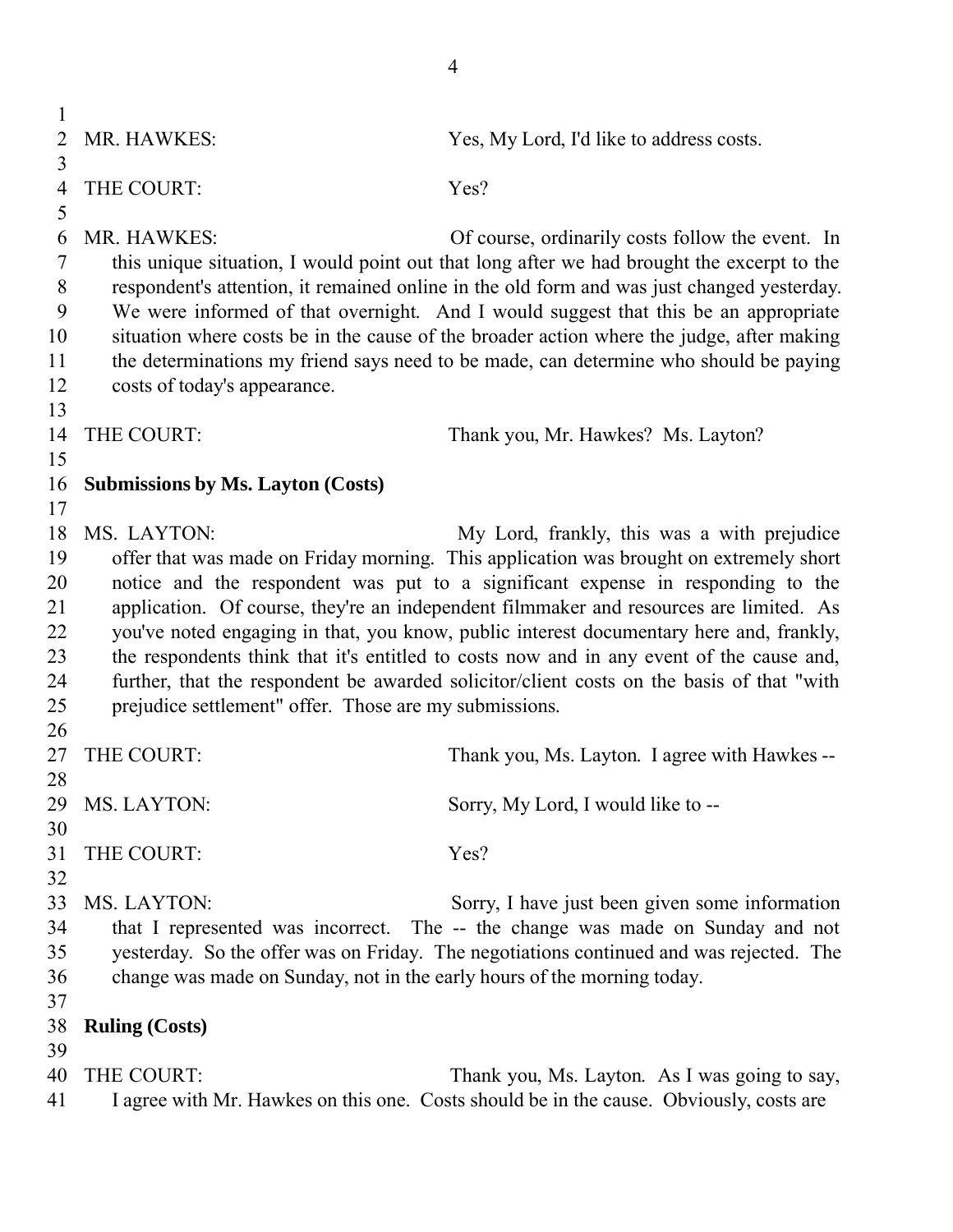always a matter of discretion, but even today I heard the respondent denying that the language used by Constable Harris was as he has indicated in his affidavit. I appreciate that the version of the recording that the filmmaker was using earlier was not of the same quality as the one that I listened to earlier today, but it could not have been clearer to me, anyway, that Constable Harris said this should not have happened, as opposed to this did not happen. So for that reason, I am going to make costs payable in the cause. MR. HAWKES: Thank you very much, My Lord. THE COURT: Thank you. MS. LAYTON: Thank you, My Lord. \_\_\_\_\_\_\_\_\_\_\_\_\_\_\_\_\_\_\_\_\_\_\_\_\_\_\_\_\_\_\_\_\_\_\_\_\_\_\_\_\_\_\_\_\_\_\_\_\_\_\_\_\_\_\_\_\_\_\_\_\_\_\_\_\_\_\_\_\_\_\_\_\_\_\_ PROCEEDINGS CONCLUDED \_\_\_\_\_\_\_\_\_\_\_\_\_\_\_\_\_\_\_\_\_\_\_\_\_\_\_\_\_\_\_\_\_\_\_\_\_\_\_\_\_\_\_\_\_\_\_\_\_\_\_\_\_\_\_\_\_\_\_\_\_\_\_\_\_\_\_\_\_\_\_\_\_\_\_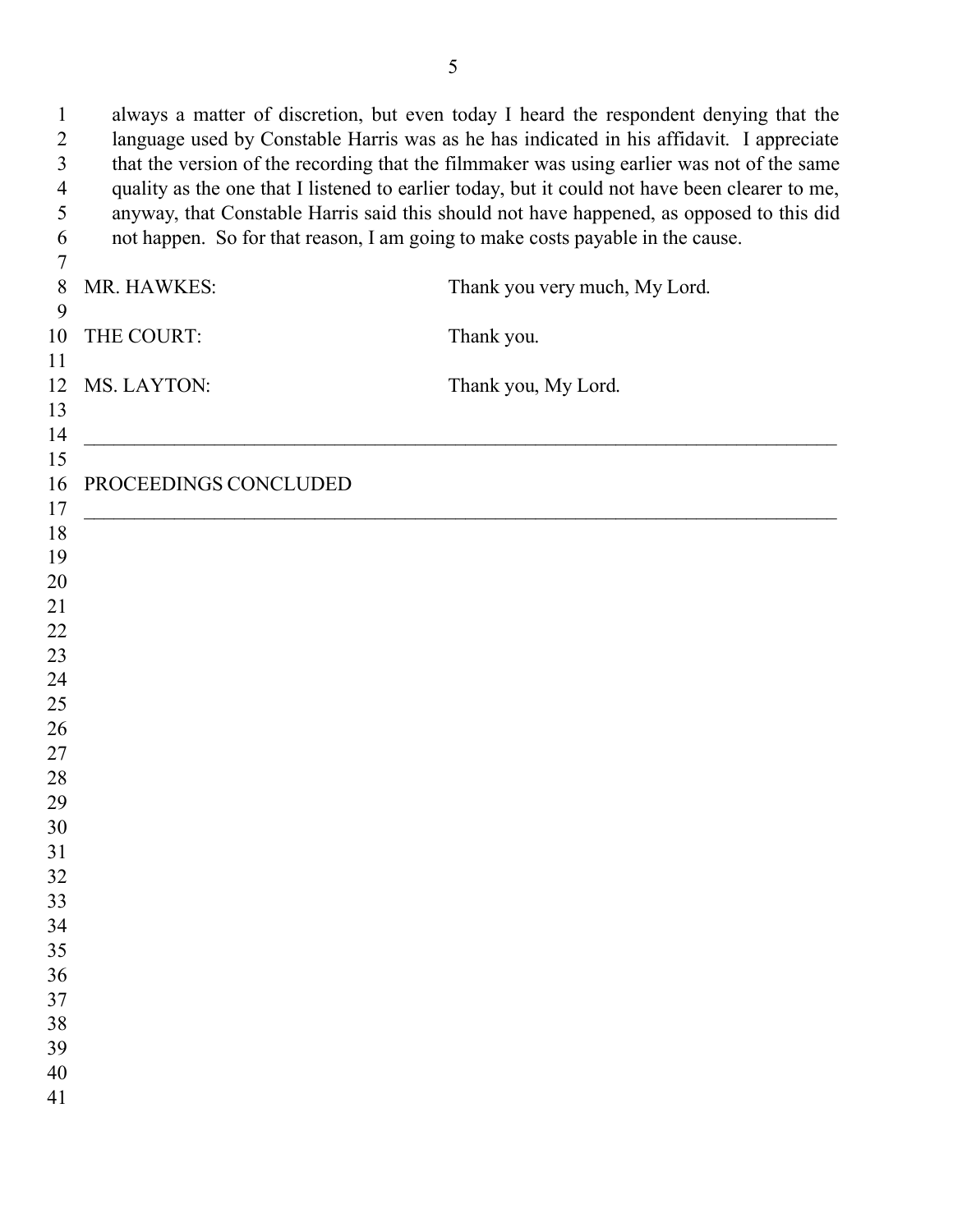I, Emma Walsh, certify that this recording is the record made of the evidence in the proceedings in Court of Queen's Bench, courtroom 1002 at Calgary, Alberta, on the 24th day of November, 2020, and that I was the court official in charge of the sound-recording machine during the proceeding.

**Certificate of Record**